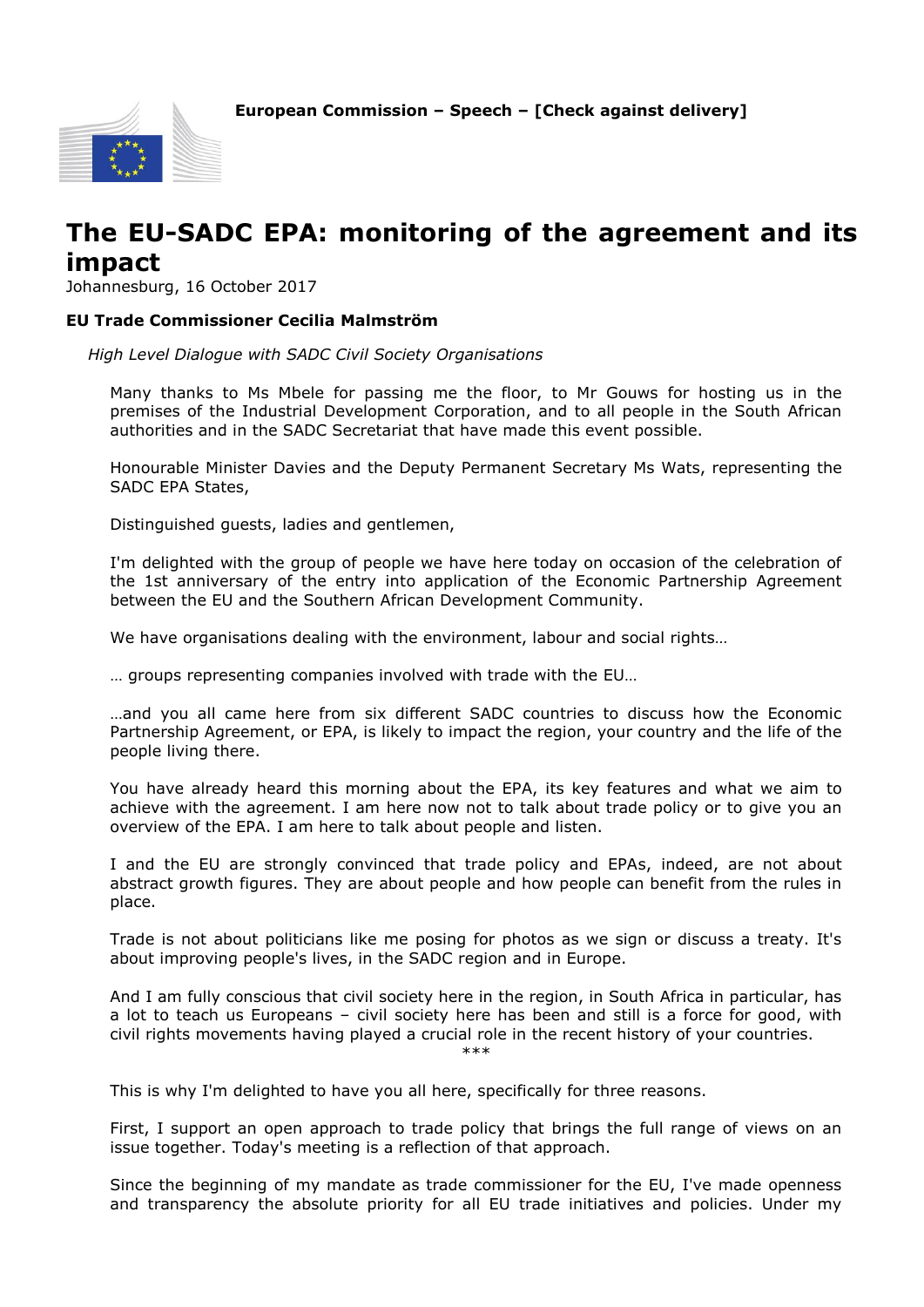direct instructions, the October 2015 EU Communication "Trade for All: towards a more responsible trade and investment policy" clearly indicates that policymaking needs to be transparent, inclusive and the debate based on facts.

On the EU side, as a matter of principle, all stakeholders - including social partners, NGOs, business representatives and all other types of non-state actors – can channel their opinions to EU representatives in the context of regular civil society and citizens' dialogues. And, once a free trade agreement with a partner is concluded, by participating in any body the agreement creates.

In addition, just recently on 13 September 2017, the European Commission issued a new trade package including a Communication titled "A balanced and progressive" trade policy. This policy paper, which outlines the EU's trade priorities for the next couple of years to come, suggests that the EU as a whole – as a joint responsibility of all EU Institutions, all EU Member States and all national Parliaments - delivers effective agreements through a negotiating process that is accountable, transparent and inclusive.

In this context, the Commission has decided to create an advisory group on EU trade negotiations, consisting of representatives of a wide and balanced group of stakeholders, ranging from trade unions, employers' organisations, consumer groups and other NGOs. They will provide policy makers with high quality advice on areas subject to trade negotiations.

I understand some forms of interaction between your governments and civil society organisations in your country have already taken place, and I strongly encourage you to continue in this direction. As I said above, we Europeans can only learn from you, what you have done and what you are still doing.

The second reason I am happy to meet you here today is that – as you understood from what I said before – I do not believe a trade agreement can deliver real benefits to people if it is not implemented with the involvement of stakeholders in all partner countries.

You would certainly concur with me that only by monitoring the operation and the impact of the EPA we can ensure that:

- the agreement is properly implemented, which in turn would ensure that…

- the objectives of this agreement are achieved, and…
- the benefits for the people, in particular the most vulnerable groups, are maximised.

The above is the EU-SADC EPA word-for-word, in which all Parties to the agreement…

…not only undertook to continuously monitor the agreement…

…but also to do it through appropriate mechanisms and timing…

…within their respective participative processes and institutions.

As you have heard this morning, the EU-SADC EPA, like all the other trade agreements concluded by the EU, includes a Chapter fully dedicated to trade and sustainable development.

This Chapter contains a comprehensive set of binding provisions, which are anchored in multilateral standards, notably International Labour Organisation conventions and Multilateral Environmental Agreements. This is aimed at ensuring that trade and investment favour sustainable development rather than undermine it.

The institutional structure of this Chapter, in the eyes of the EU, is designed to be inclusive, through platforms where civil society plays a crucial role. As a matter of principle, the EU always includes such structures in its agreements.

At domestic level, there are often Domestic Advisory Groups. They are mechanisms for each Party to the agreement to request and receive inputs from representatives of its civil society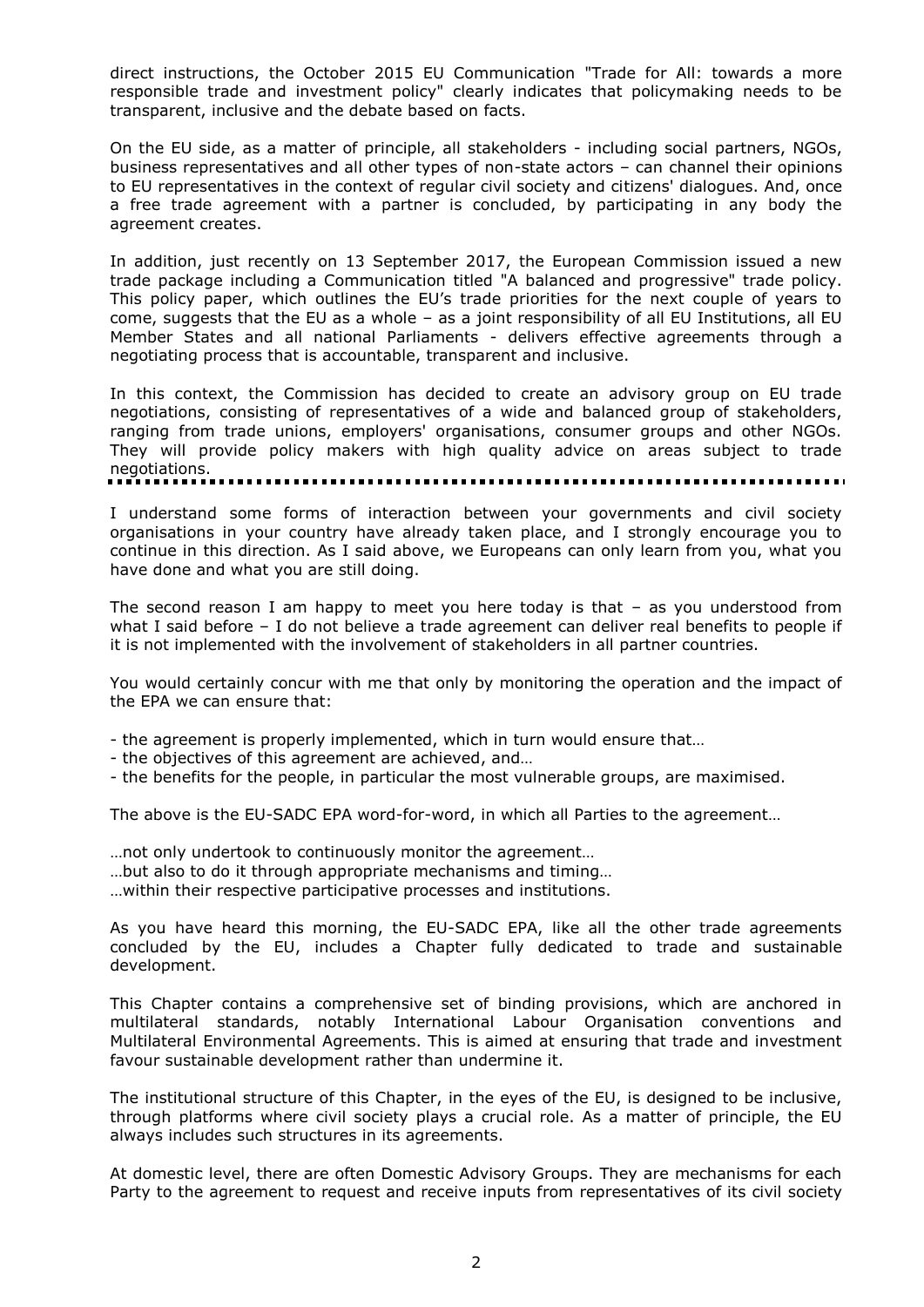on any matter concerning the implementation of the Trade and Sustainable Development Chapters. The relevant provisions ensure a balanced representation of economic, social and environmental interests. This follows the three-pillar concept of sustainable development.

In addition, the Trade and Sustainable Development Chapters also typically establish a dedicated platform for joint dialogue of civil society organisations sides. This platform is managed and chaired by civil society, which sets the agenda and discusses all sustainable development aspects under the trade agreement in question. Civil society then proposes recommendations to the Parties of the agreement.

\*\*\* In the light of the above, you can understand why I am determined to build on the provisions of the EU-SADC EPA that enable and even require us to be inclusive and seek systematically the involvement of civil society.

For this reason, I have instructed my team to give utmost priority to seek agreement with other SADC EPA States on a joint platform like this. Pending this agreement, nothing prevents us from going ahead with meetings like the one we have today.

The third reason I'm happy with today's meeting is that we are here to talk about how we can ensure – all together – that the EU-SADC EPA delivers real benefits to the people it is intended to help, both in the SADC countries as well as in the EU.

The objective today is to hear from you…

…what are the challenges that have prevented or might prevent in the future the EPA to deliver concrete benefits to the different stakeholders…

…what needs to be done to eliminate or reduce those risks…

…and what can be done to maximise the positive impact.

We all have a common goal: create prosperity for people in Southern Africa and in Europe.

Trade is a vital component in any successful development strategy. Whether in Africa, China, India, or Brazil, exports have been decisive in reducing poverty over the last four decades. Southern Africa is no exception.

EPAs like the one concluded between the EU and 6 SADC States create new opportunities for workers, consumers and entrepreneurs. That will help us rebuild struggling communities across our continents.

What we are asking you to do this afternoon is to launch a reflection on how the provisions included in the EPA can help creating these opportunities.

But our reflection cannot stop there. Because even the most die-hard free trader must acknowledge that trade agreements give us other questions to answer – in one word: sustainable development.

It is important to assess whether there are risks as regards labour and social rights, and in terms of environmental protection, and how these risks can be eliminated or mitigated.

We need companies, environmental campaigners, trade unions and human rights advocates to be closely involved in the monitoring of the EPA.

We need your input and ideas on how to make the implementation of the agreement and our cooperation on sustainable development stronger and more effective.

If we do all of those things, the EU-SADC EPA have strong changes of becoming a landmark deal for people on both sides.